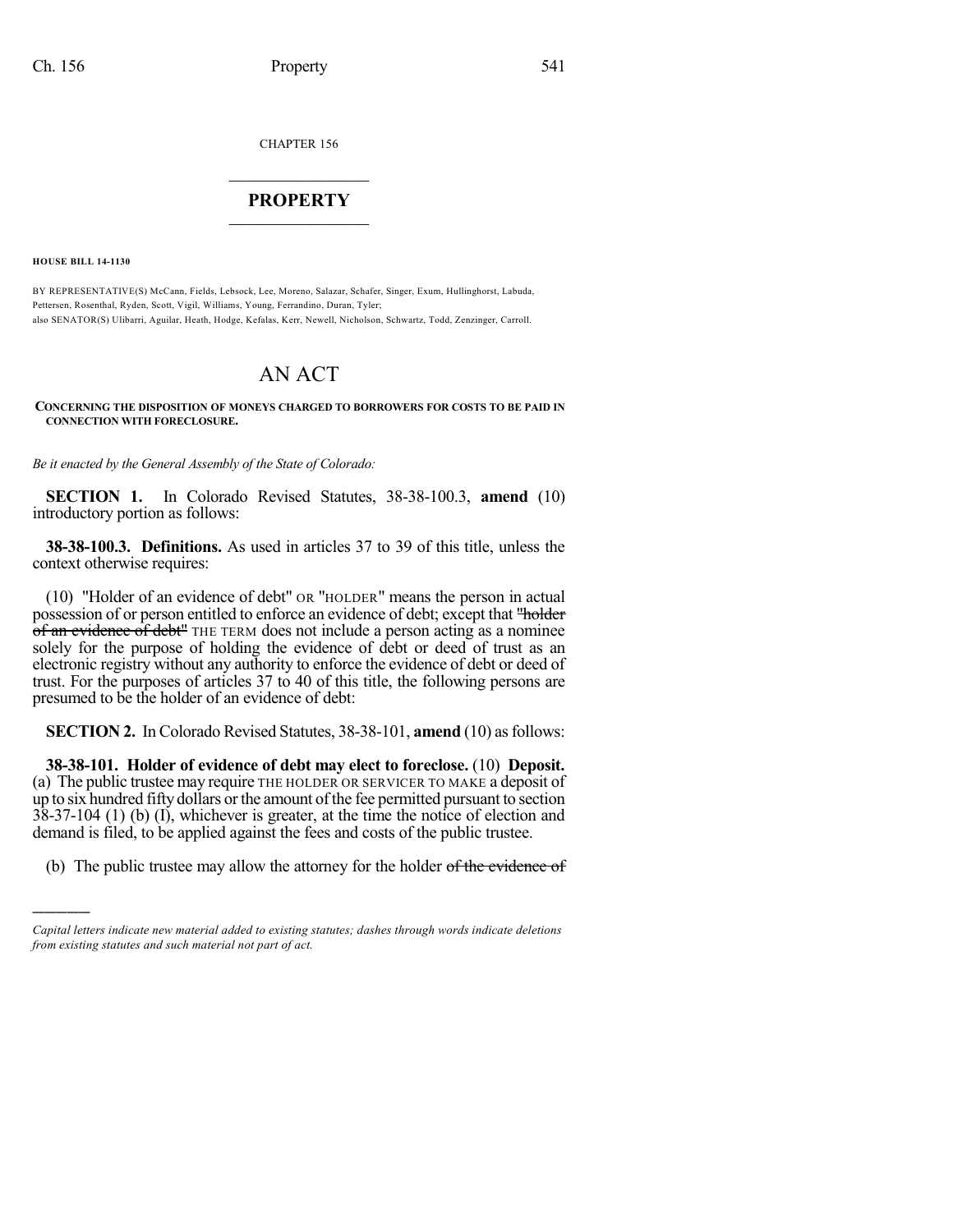542 Property Ch. 156

debt OR SERVICER OR THE HOLDER OR SERVICER, IF NOT REPRESENTED BY AN ATTORNEY, to establish one or more accounts with the public trustee ONE OR MORE ACCOUNTS, FROM which the public trustee may use to pay the fees and costs of the public trustee in any foreclosure filed by the holder or the attorney for the holder  $\sigma$ AND through which the public trustee may transmit refunds or cures, overbids, or redemption proceeds.

**SECTION 3.** In Colorado Revised Statutes, 38-38-104, **amend** (2)(a)(I) and (2) (d); and **add** (2) (a) (III), (2) (a) (IV), (2) (a) (V), and (2) (a) (VI) as follows:

**38-38-104. Right to cure when default is nonpayment - right to cure for certain technical defaults.** (2) (a) (I) Promptly upon receipt of a notice of intent to cure by the officer, but no lessthan twelve calendar days prior to the date ofsale, the officer shall transmit by mail, facsimile, or electronic means to the person executing the notice of election and demand a request for a statement of all sums necessary to cure the default. The cure statement shall be filed with the officer by The attorney for the holder OR SERVICER or, if none, by the holder of the evidence of debt OR SERVICER, SHALL FILE THE CURE STATEMENT WITH THE OFFICER, and shall THE CURE STATEMENT MUST set forth the amounts necessary to cure. as identified in the cure statement. Upon receipt of the statement of the amounts needed to cure, the officer shall transmit the cure statement in writing to the person filing the notice of intent to cure the default:

(A) THE CURE STATEMENT; AND

(B) A STATEMENT THAT THE PERSON FILING THE NOTICE OF INTENT TO CURE IS ENTITLED TO RECEIVE FROM THE ATTORNEY FOR THE HOLDER OR SERVICER OR, IF NOT REPRESENTED, FROM THE HOLDER OR SERVICER, UPON WRITTEN REQUEST MAILED TO THE ATTORNEY FOR THE HOLDER OR SERVICER OR, IF NOT REPRESENTED, TO THE HOLDER OF SERVICER AT THE ADDRESS STATED ON THE CURE STATEMENT, COPIES OF RECEIPTS OR OTHER CREDIBLE EVIDENCE TO SUPPORT THE COSTS CLAIMED ON THE CURE STATEMENT. THIS REQUEST MAY BE SENT ONLY AFTER PAYMENT TO THE OFFICER OF THE AMOUNT SHOWN ON THE CURE STATEMENT AND MUST BE SENT WITHIN NINETY DAYS AFTER PAYMENT OF THE CURE AMOUNT.

(III) THE CURE STATEMENT IS A REPRESENTATION OF FACT, MADE UPON THE CURRENT INFORMATION AND BELIEF OF THE PERSON SIGNING IT. IF THE HOLDER OR SERVICER DETERMINES THAT THERE IS AN INACCURATE AMOUNT CONTAINED IN THE CURE STATEMENT, THE HOLDER OR SERVICER, OR THE ATTORNEY FOR THE HOLDER OR SERVICER, SHALL INFORM THE OFFICER IMMEDIATELY AND PROVIDE A CURE STATEMENT WITH UPDATED FIGURES;EXCEPT THAT ANY ADDITIONAL OR INCREASED AMOUNTS MUST BE ADDED AT LEAST TEN CALENDAR DAYS BEFORE THE EFFECTIVE DATE OF THE ORIGINAL CURE STATEMENT. IF AN INACCURATE AMOUNT IS REPORTED AND A CORRECTED CURE STATEMENT IS NOT PROVIDED WITHIN THE TIME SPECIFIED IN THIS SUBPARAGRAPH (III), THE OFFICER MAY CONTINUE THE SALE FOR ONE WEEK IN ACCORDANCE WITH SECTION 38-38-109 (1). AN ESTIMATE AS ALLOWED UNDER SUBSECTION (5) OF THIS SECTION IS NOT AN INACCURATE AMOUNT FOR PURPOSES OF THIS SUBPARAGRAPH (III).

(IV) WITHIN SEVEN BUSINESS DAYS AFTER THE OFFICER'S NOTIFICATION TO THE HOLDER OR SERVICER, OR TO THE ATTORNEY FOR THE HOLDER OR SERVICER, THAT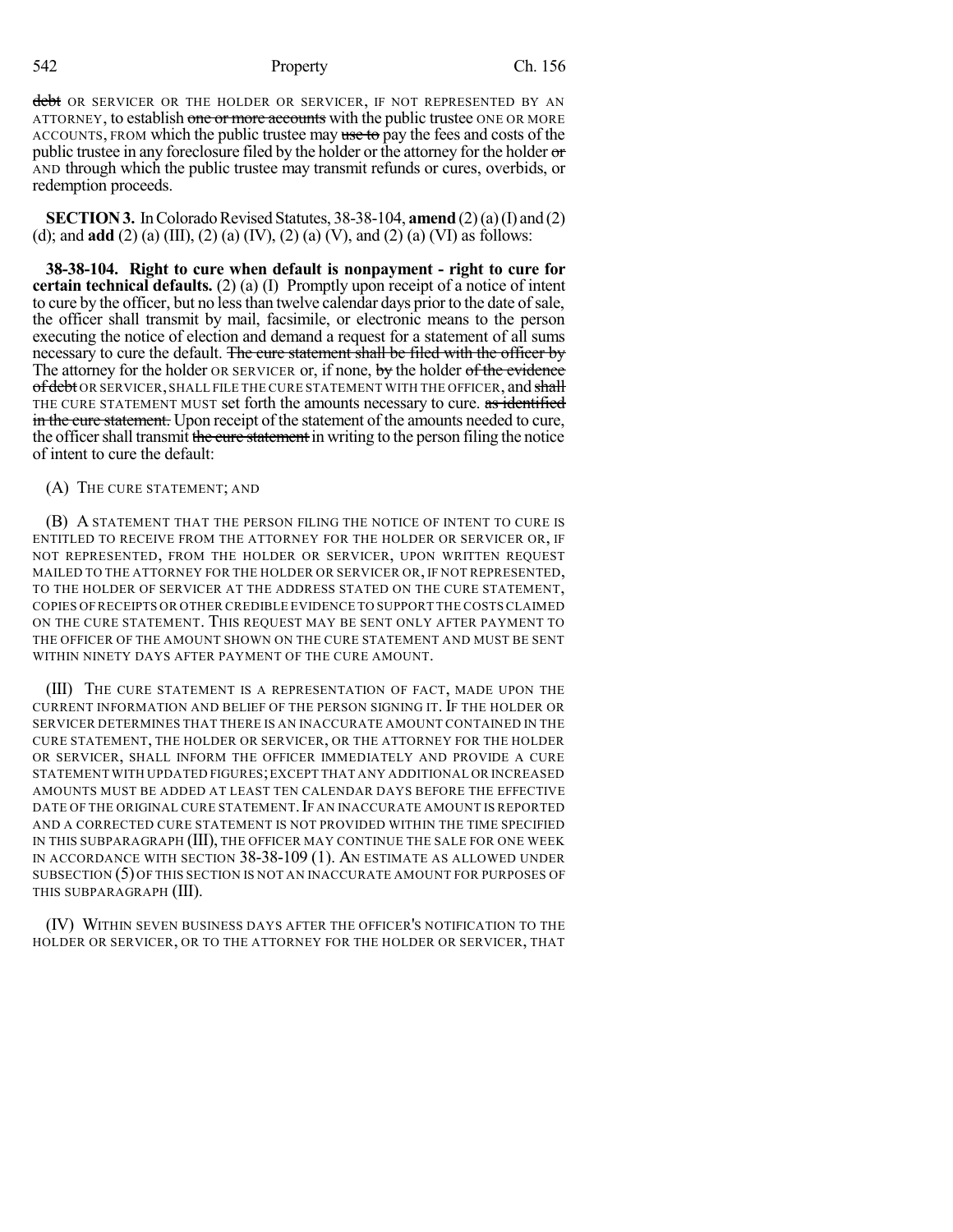## Ch. 156 Property 543

THE OFFICER HAS RECEIVED THE FUNDS NECESSARY TO CURE THE DEFAULT AS REFLECTED ON THE INITIAL OR UPDATED CURE STATEMENT, THE HOLDER OR SERVICER OR THE ATTORNEY FOR THE HOLDER OR SERVICER SHALL DELIVER TO THE OFFICER A FINAL STATEMENT, RECONCILED FOR ESTIMATED AMOUNTS THAT WERE NOT OR WOULD NOT BE INCURRED AS OF THE DATE THE CURE PROCEEDS WERE RECEIVED BY THE OFFICER, ALONG WITH RECEIPTS OR INVOICES FOR ALL RULE 120 DOCKET COSTS AND ALL STATUTORILY MANDATED POSTING COSTS CLAIMED ON THE CURE STATEMENT. ALL AMOUNTS OF CURE PROCEEDS RECEIVED BY THE OFFICER IN EXCESS OF THE AMOUNTS REFLECTED ON THE FINAL STATEMENT SHALL BE REMITTED BY THE OFFICER TO THE PERSON WHO PAID THE CURE AMOUNT.

(V) (A) THE HOLDER OR SERVICER SHALL REMIT TO THE PERSON WHO PAID THE CURE AMOUNT ANY PORTION OF THE CURE AMOUNT THAT REPRESENTS A FEE OR COST LISTED ON THE CURE STATEMENT THAT EXCEEDS THE AMOUNT ACTUALLY INCURRED AND THAT WAS NOT REMITTED BY THE OFFICER IN ACCORDANCE WITH SUBPARAGRAPH (I) OF PARAGRAPH (d) OF THIS SUBSECTION (2).

(B) THE OFFICER SHALL REMIT TO THE PERSON WHO PAID THE CURE AMOUNT ANY PORTION OF THE CURE AMOUNT THAT REPRESENTS A FEE OR COST OF THE OFFICER THAT EXCEEDS THE AMOUNT ACTUALLY INCURRED BY THE OFFICER.

(VI) THE HOLDER OR SERVICER IS RESPONSIBLE FOR RETAINING RECEIPTS OR OTHER CREDIBLE EVIDENCE TO SUPPORT ALL COSTS CLAIMED ON THE CURE STATEMENT, INCLUDING RULE 120 DOCKET FEES AND POSTING COSTS, AND THE PERSON WHO PAID THE CURE AMOUNT IS ENTITLED TO RECEIVE COPIES UPON WRITTEN REQUEST MAILED TO THE ATTORNEY FOR THE HOLDER OR SERVICER OR, IF NOT REPRESENTED, TO THE HOLDER OR SERVICER AT THE ADDRESS STATED ON THE CURE STATEMENT. THE REQUEST MAY BE MADE AT ANY TIME AFTER PAYMENT TO THE OFFICER OF THE AMOUNT SHOWN ON THE CURE STATEMENT, BUT MUST BE MADE WITHIN NINETY DAYS AFTER PAYMENT OF THE CURE AMOUNT. THE ATTORNEY FOR THE HOLDER OR SERVICER OR, IF NOT REPRESENTED, THE HOLDER OR SERVICER SHALL PROVIDE COPIES OF ALL RECEIPTS OR OTHER CREDIBLE EVIDENCE WITHIN THIRTY DAYS AFTER RECEIVING THE REQUEST, AND MAY PROVIDE THE COPIES ELECTRONICALLY.

(d) (I) Upon receipt of the cure amount, and  $\alpha$  conditioned upon the withdrawal or dismissal of the foreclosure from the holder of the evidence of debt OR SERVICER or the attorney for the holder OR SERVICER, the officer shall:

(A) Deliver the cure amount, less the fees and costs of the officer AND ANY ADJUSTMENTS REQUIRED UNDER SUBPARAGRAPH (III) OF PARAGRAPH (a) OF THIS  $SUBSECTION (2)$ , to the attorney for the holder OR SERVICER or, if none, to the holder OR SERVICER; the foreclosure shall be withdrawn or dismissed as provided by law, and

(B) OBTAIN AND RETAIN, IN THE OFFICER'S RECORDS, THE NAME AND MAILING ADDRESS OF THE PERSON WHO PAID THE CURE AMOUNT.

(II) FOLLOWING THE WITHDRAWAL OR DISMISSAL, the evidence of debt shall be returned uncancelled to the attorney for the holder of the evidence of debt OR SERVICER or, if none, to the holder OR SERVICER by the public trustee orto the court